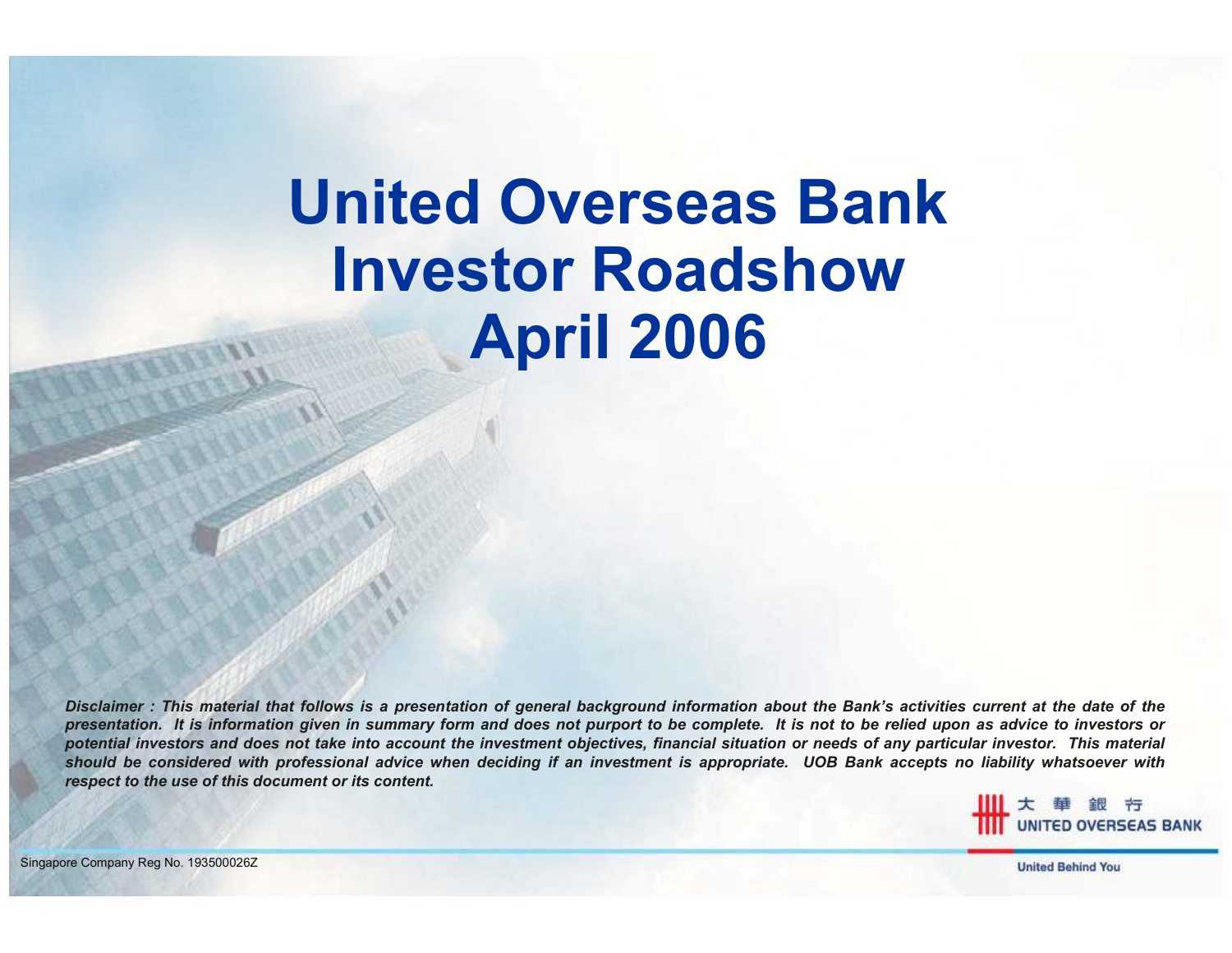#### Agenda





**United Behind You**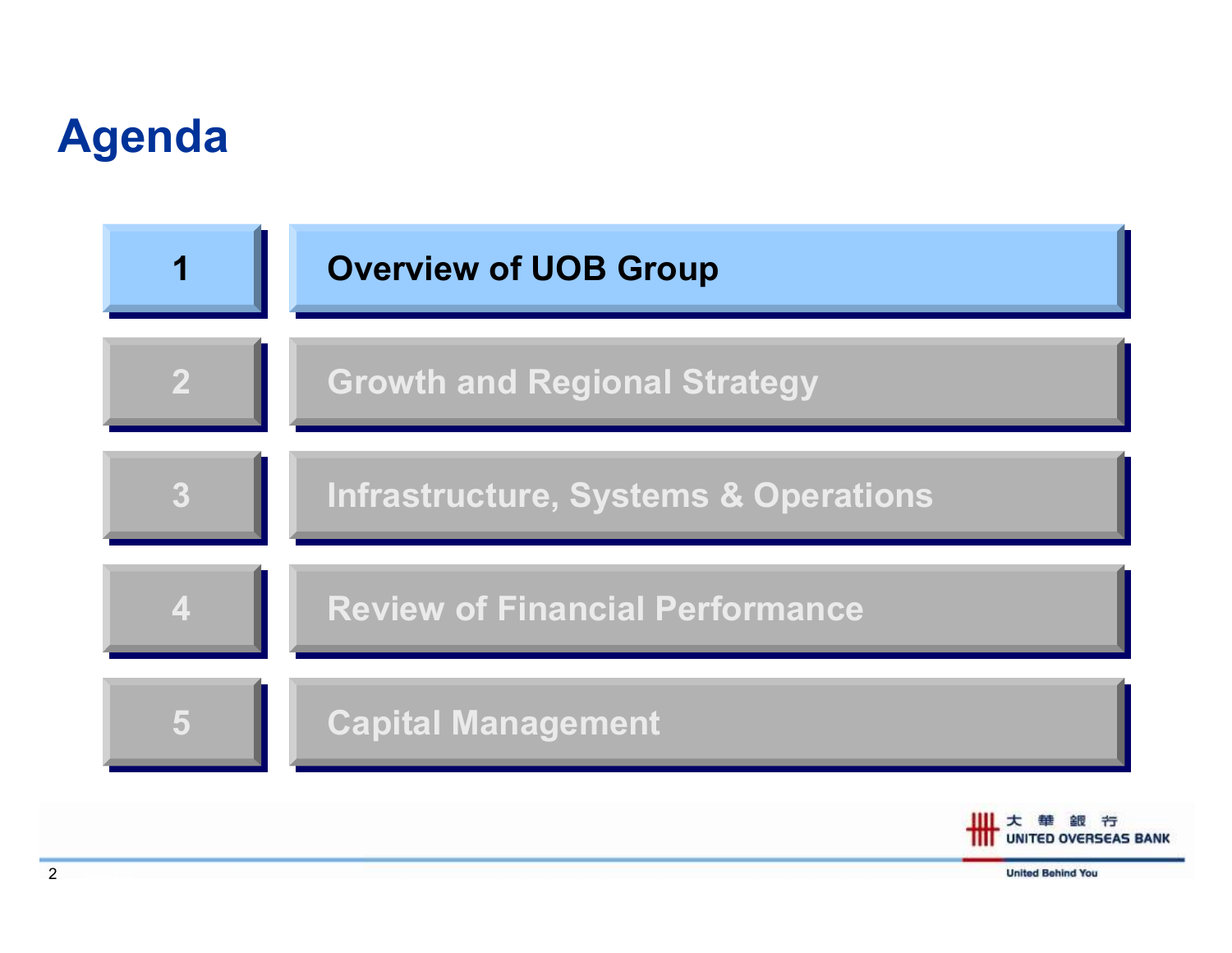### Overview of UOB Group

- L. Established in 1935. Listed on Singapore Stock Exchange since 1970
- $\mathcal{L}_{\mathcal{A}}$ Vast network of 503 offices in 18 countries
- b. Leading Singapore bank with strong regional platform in key Southeast Asian countries – Malaysia, Thailand and Indonesia
- $\mathbb{R}^n$  Strong operating platform:
	- $\bullet$ Market capitalization of S\$24bn\* (~US\$15bn)
	- $\bullet$ Total assets of S\$145bn\*\* (~US\$90bn)
	- $\bullet$ Net profit after tax of S\$1,709mm\*\* (~US\$1bn)
- F Robust capital levels
	- •Tier I CAR of 11.0%\*\*
	- Total CAR of  $16.1\%$ \*\*
- F Strong credit ratings:
	- •Aa3 for long-term bank deposits (stable outlook) by Moody's
	- $\bullet$ A+ for long-term counterparty credit (positive outlook) by S&P

\* As at 27 March 2006\*\* As at 31 December 2005

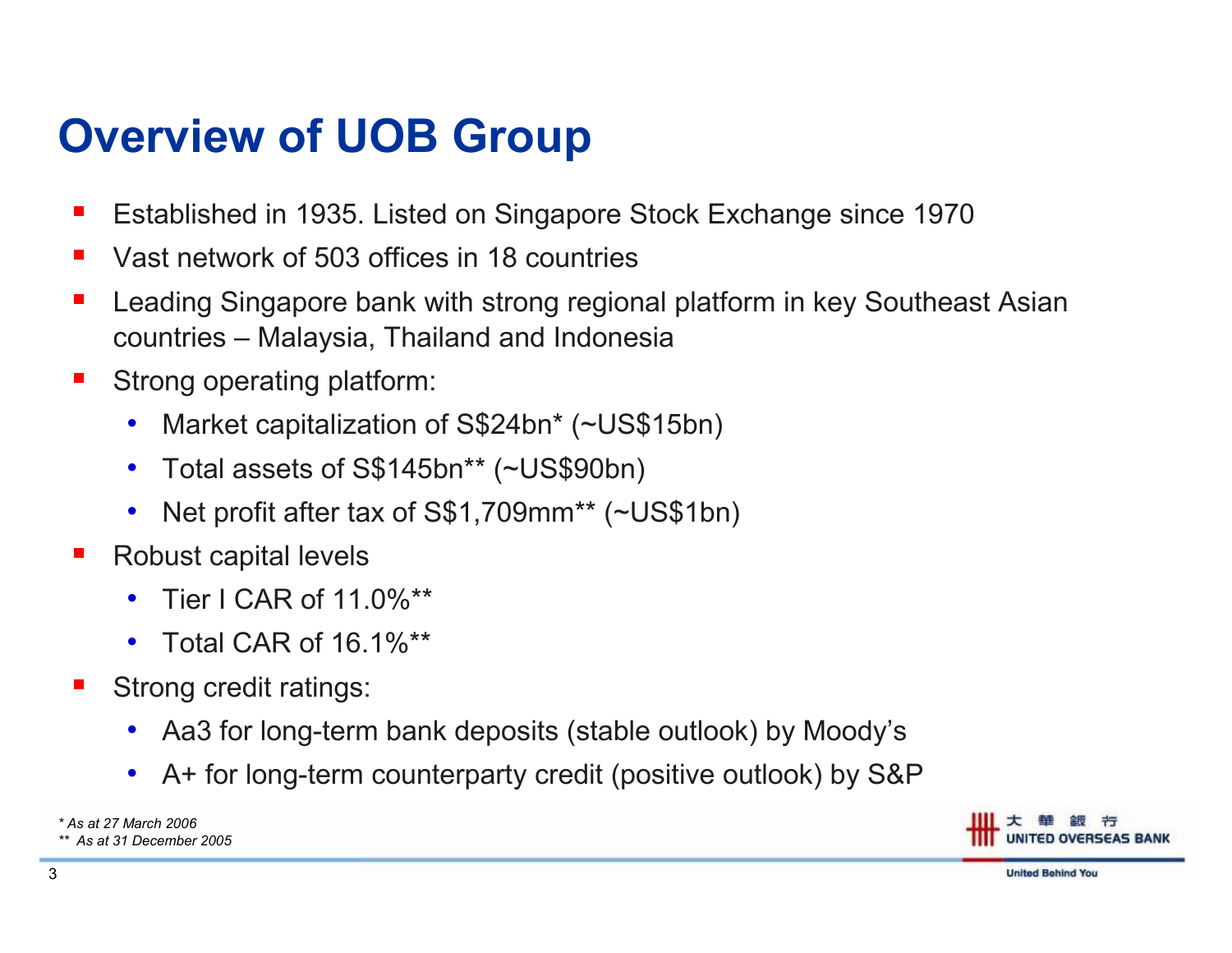#### Strategic Focus



To be recognized as a leader in consumer and SME banking services in the region with investment banking and treasury products in support

> 大華銀行 **UNITED OVERSEAS BANK**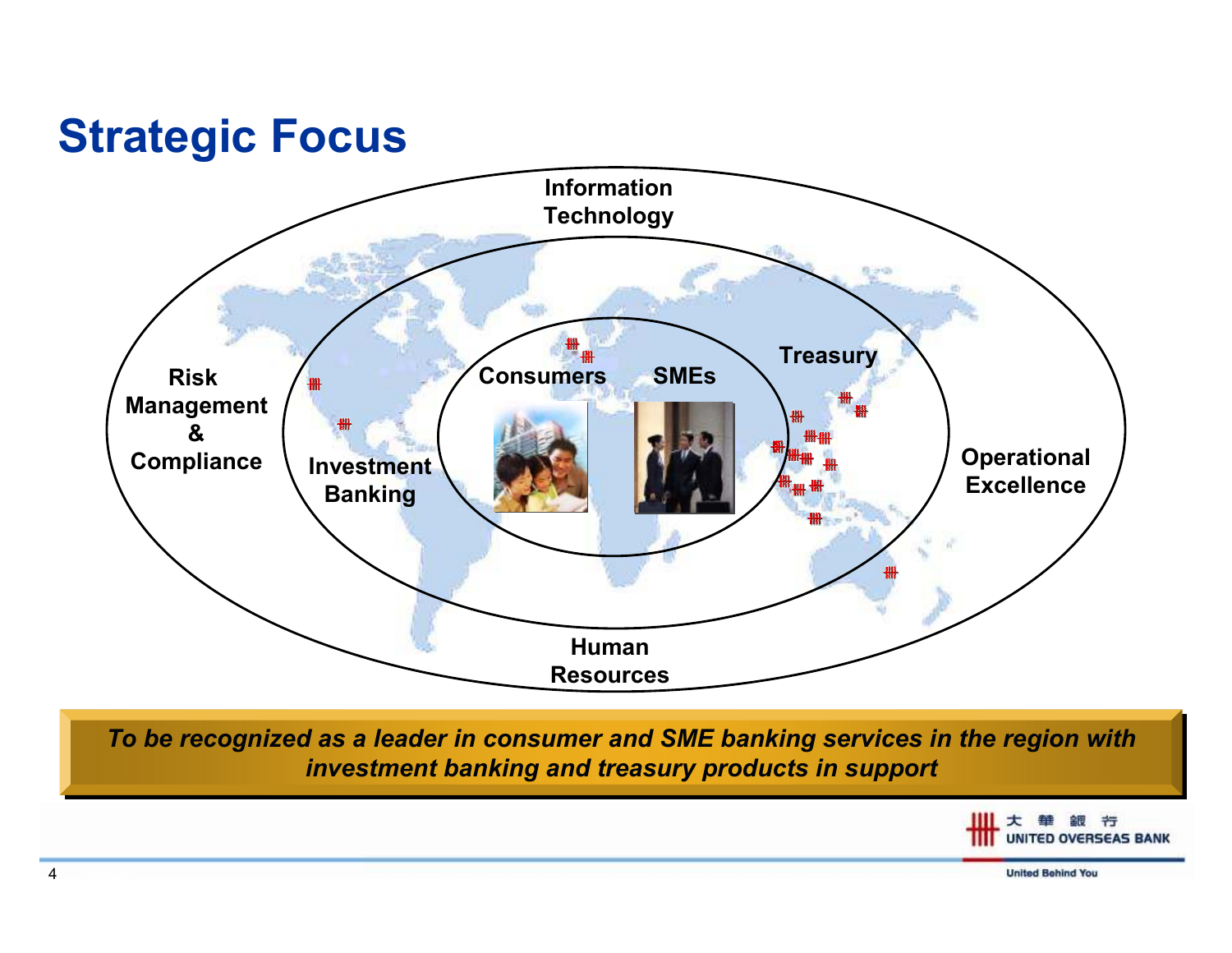#### The UOB Difference



UOB's mission: To be a premier banking group in the Asia-Pacific region, committed to providing quality products and excellent customer service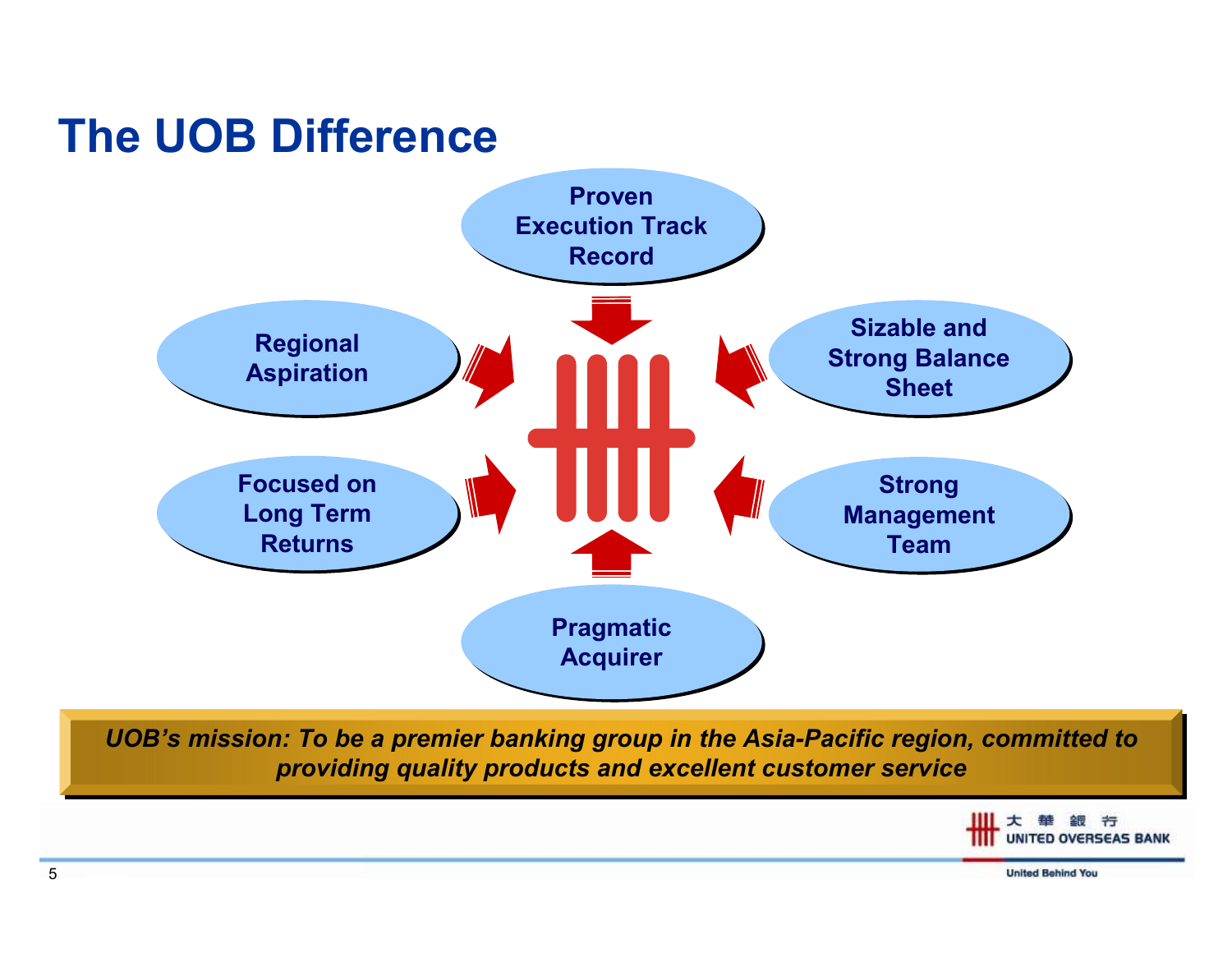#### Proven Execution Track Record

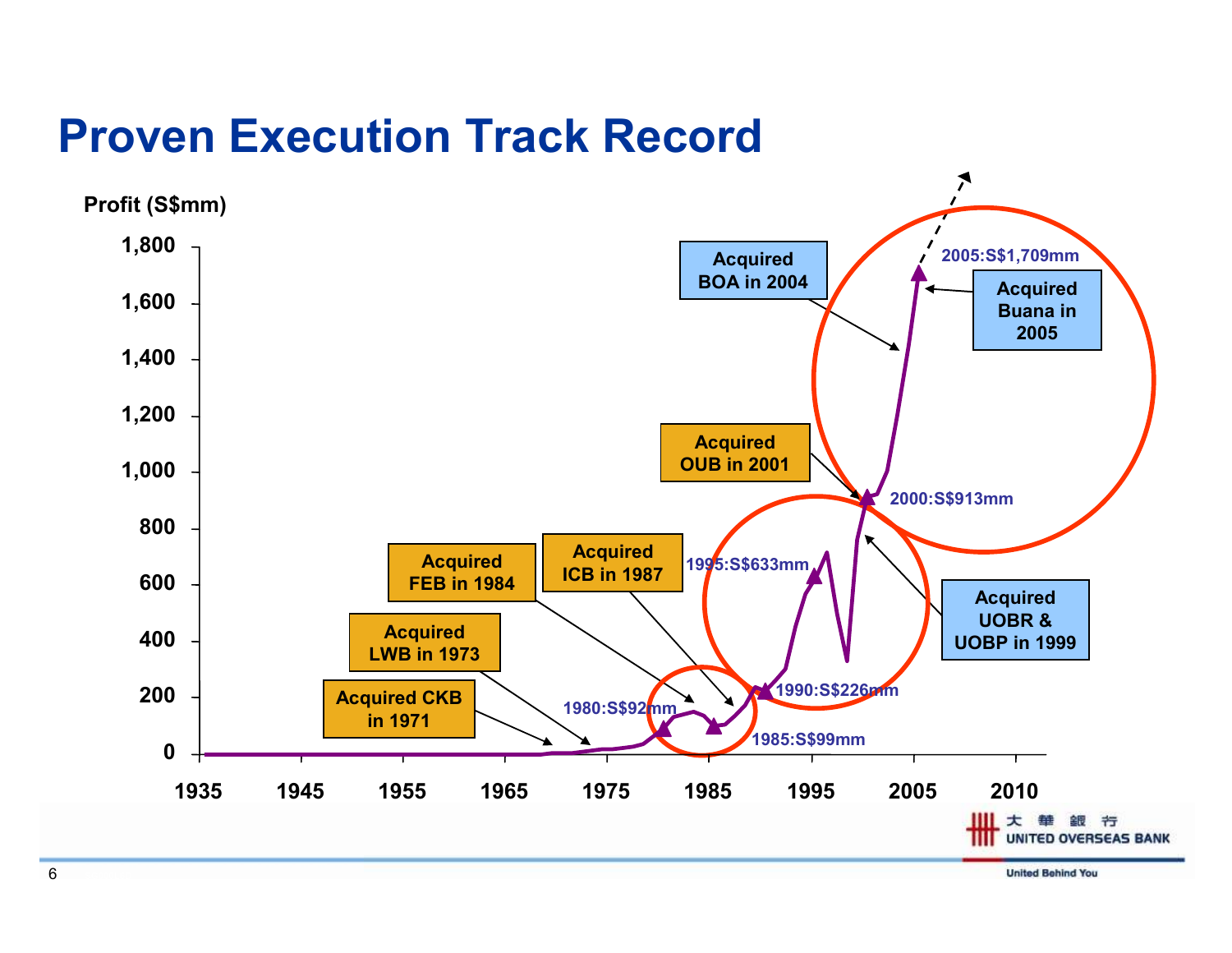### Agenda



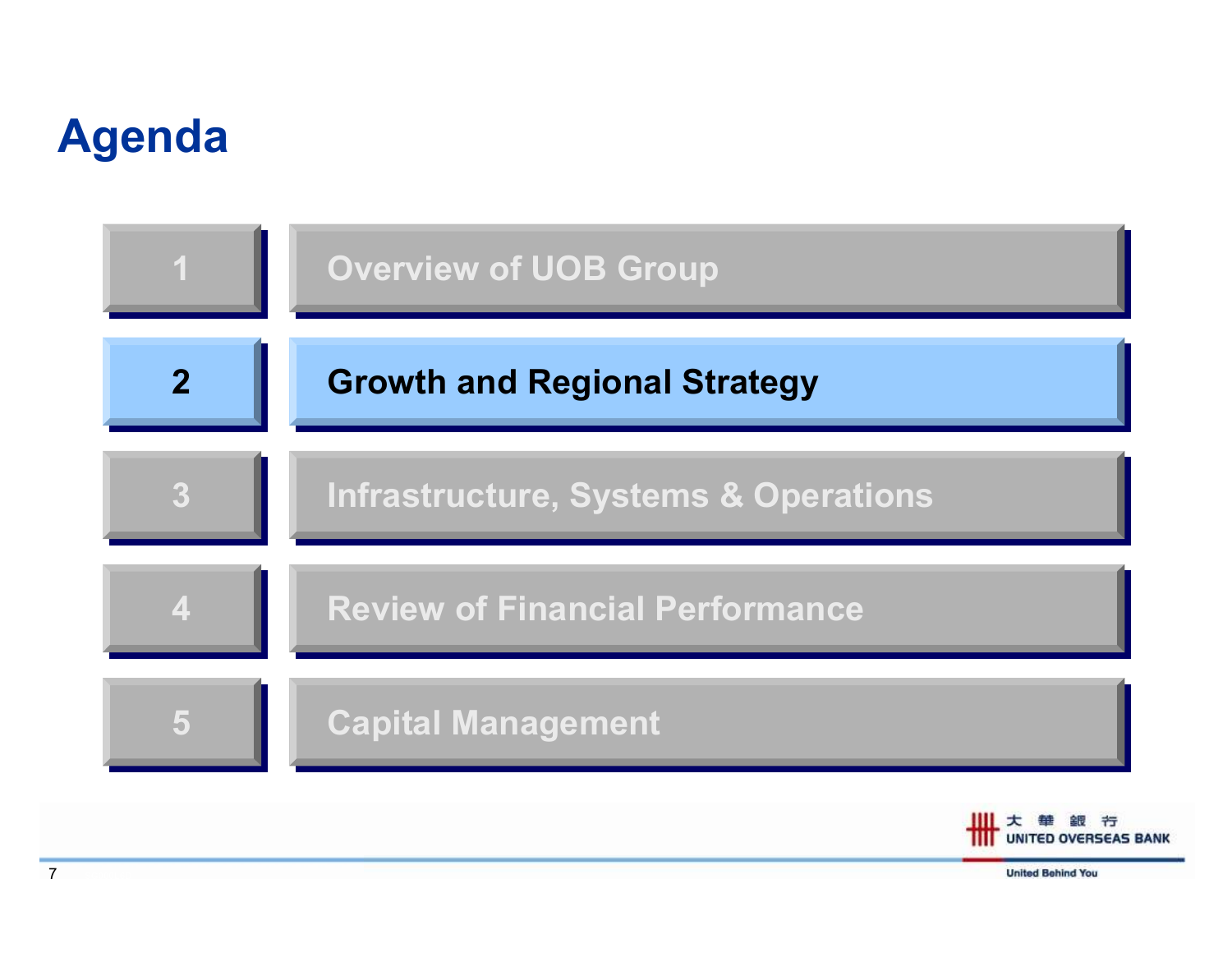### Market Leader in Singapore

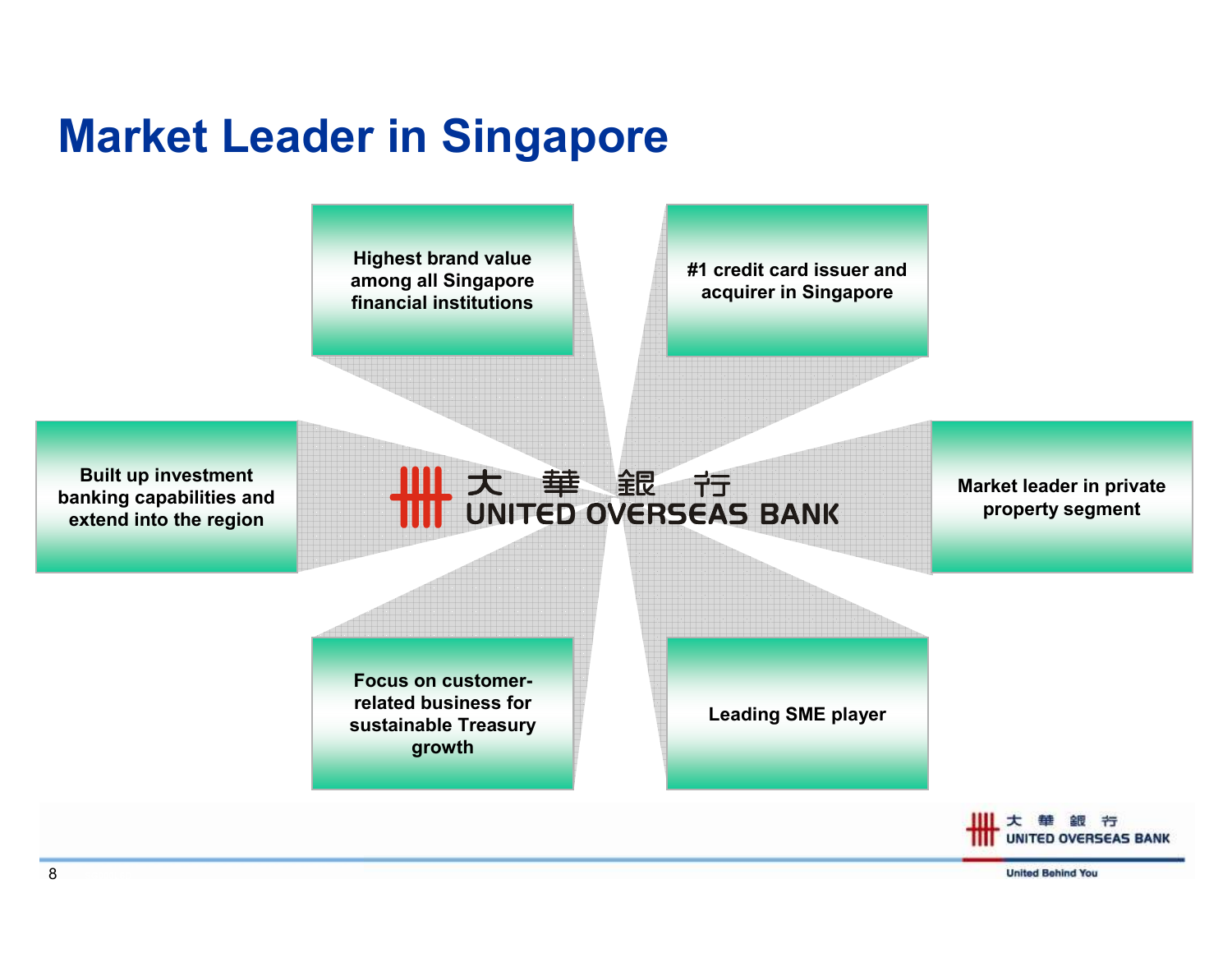## Venturing Beyond Singapore

- See the region as key to our long term growth given strategic location of **Singapore**
- $\mathcal{L}_{\mathcal{A}}$  UOB has unique competitive advantages venturing into the region
	- $\bullet$ Familiar with the markets to seize opportunities
	- $\bullet$ Natural flow of customers' regional expansions
	- $\bullet$ Existing infrastructure that can be scaled up
- Also recognize huge upside potential of Southeast Asia
	- $\bullet$ Southeast Asia's resilient economies
	- $\bullet$ GDP growth projected to surpass world's growth
	- $\bullet$ Strengthening intra-regional trade

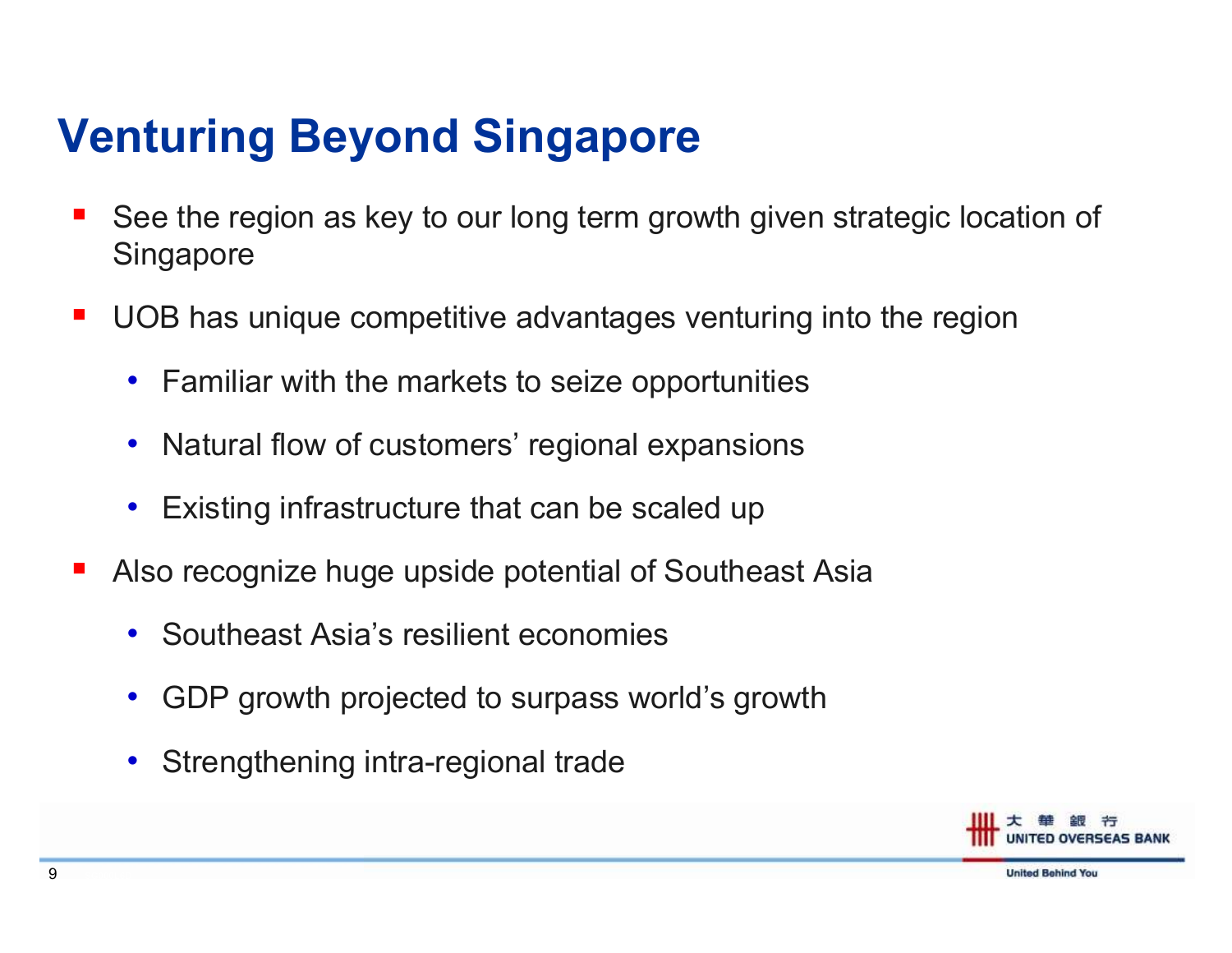### Established Southeast Asia Platform

- Malaysia
	- •Long-established history with good local knowledge and understanding of customers and market
	- •Largest foreign branch network with 39 branches/offices
	- •Focus on consumer and SME and expand sales and distribution channels for wealth management
- Thailand
	- Completed integration of BOA and UOBR, becoming 8th largest commercial bank in Thailand•
	- •Scale increased more than 3 times to 156 branches/offices
	- •Focus now on revenue generation. Expand consumer and SME franchise
- Indonesia
	- •Enhanced foothold with controlling stake in Bank Buana
	- •Network expanded to 204 branches/offices
	- •Aligning to Group systems and processes. Laying groundwork for expansion into consumer and SME
- Singapore
	- •Leading local bank with dominance in consumer and SME markets
	- •Well-entrenched with 69 branches/offices
	- •Aggressively pursuing growth in target segments

#### Successfully built a solid regional banking footprint with 4 key Southeast Asian pillars

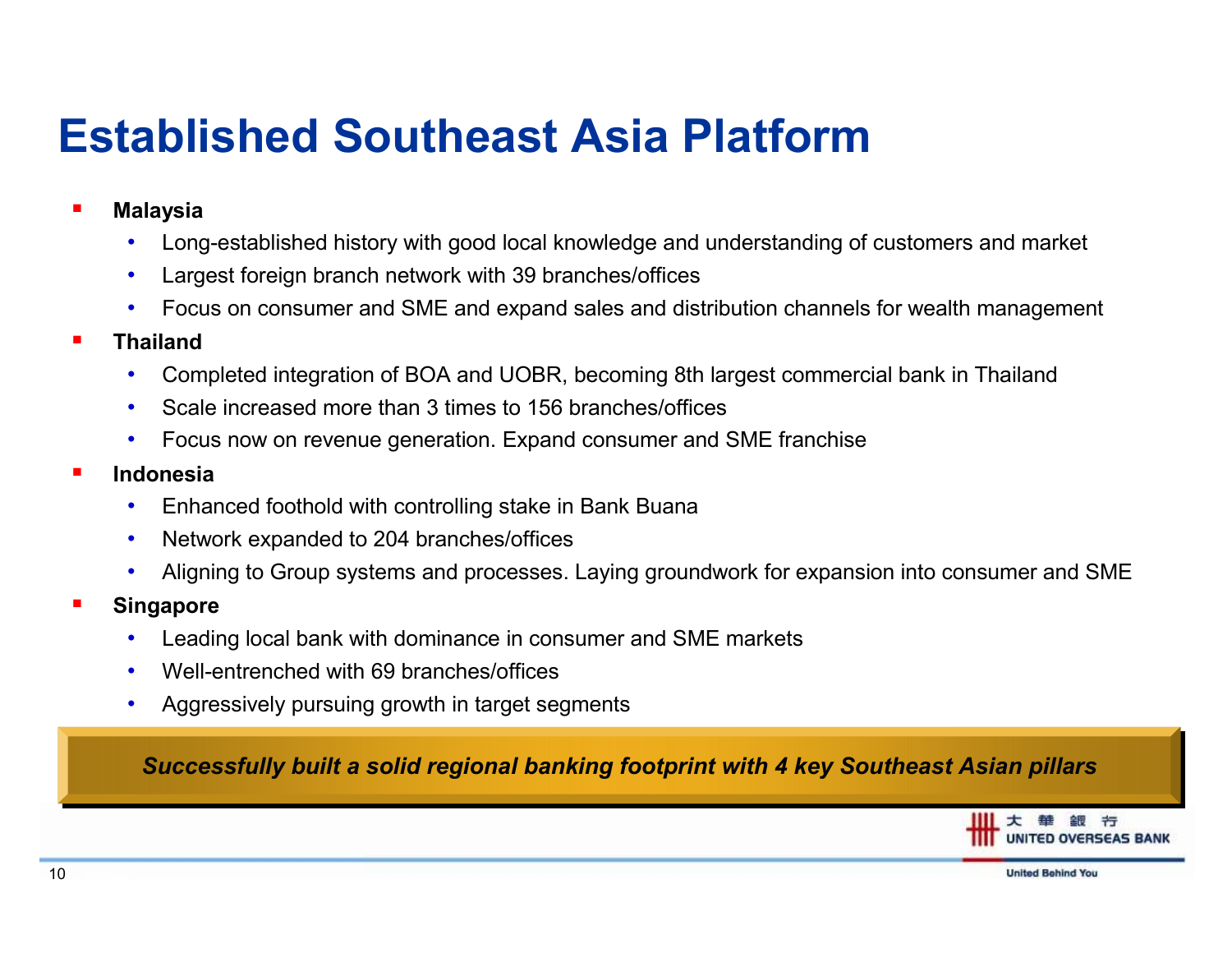### Beyond the Four Pillars

- ш China
	- • Deepen market understanding through existing network and possible future tie-ups. Continue with organic growth and branch expansion but keep eye for strategic alliances and merger & acquisition
	- $\bullet$  Expanding capability in Renminbi banking services and capturing opportunities that come with them
	- Expanded structured trade and commodity finance team in Hong Kong to provide financing for •growing commodity trade in Greater China region
- Vietnam
	- First Singapore bank to establish presence in country (Full-service branch in Ho Chi Minh City) •
	- •Fast growing market. Opportunities in consumer banking. UOB is leading credit card acquirer
- П India
	- • Intend to be disciplined and prudent by focusing on selective segments as we build understanding of the market
	- •Applying to set up first branch in Mumbai
- П **OFCD** 
	- $\bullet$ Will continue to be a meaningful overseas contributor

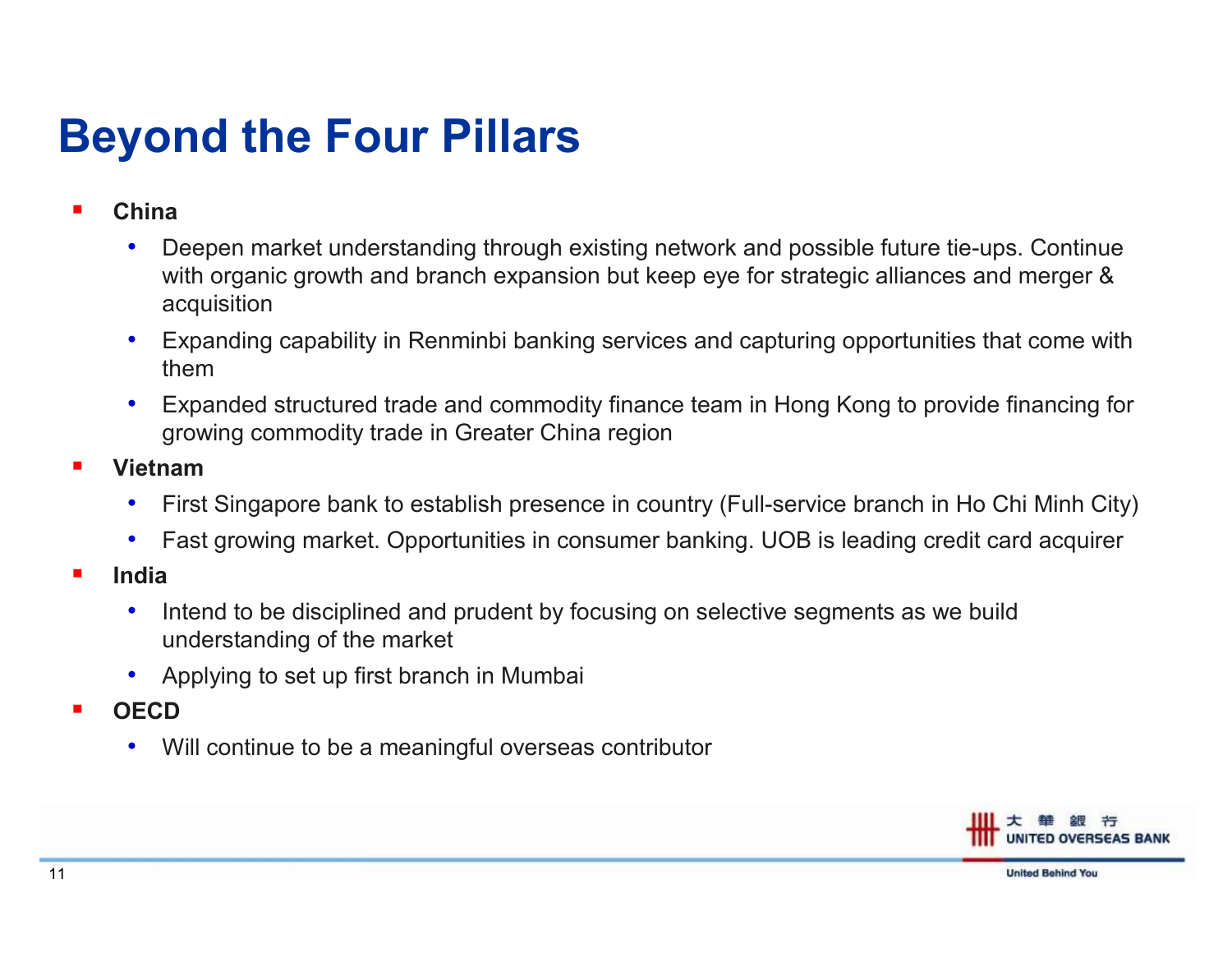### Agenda



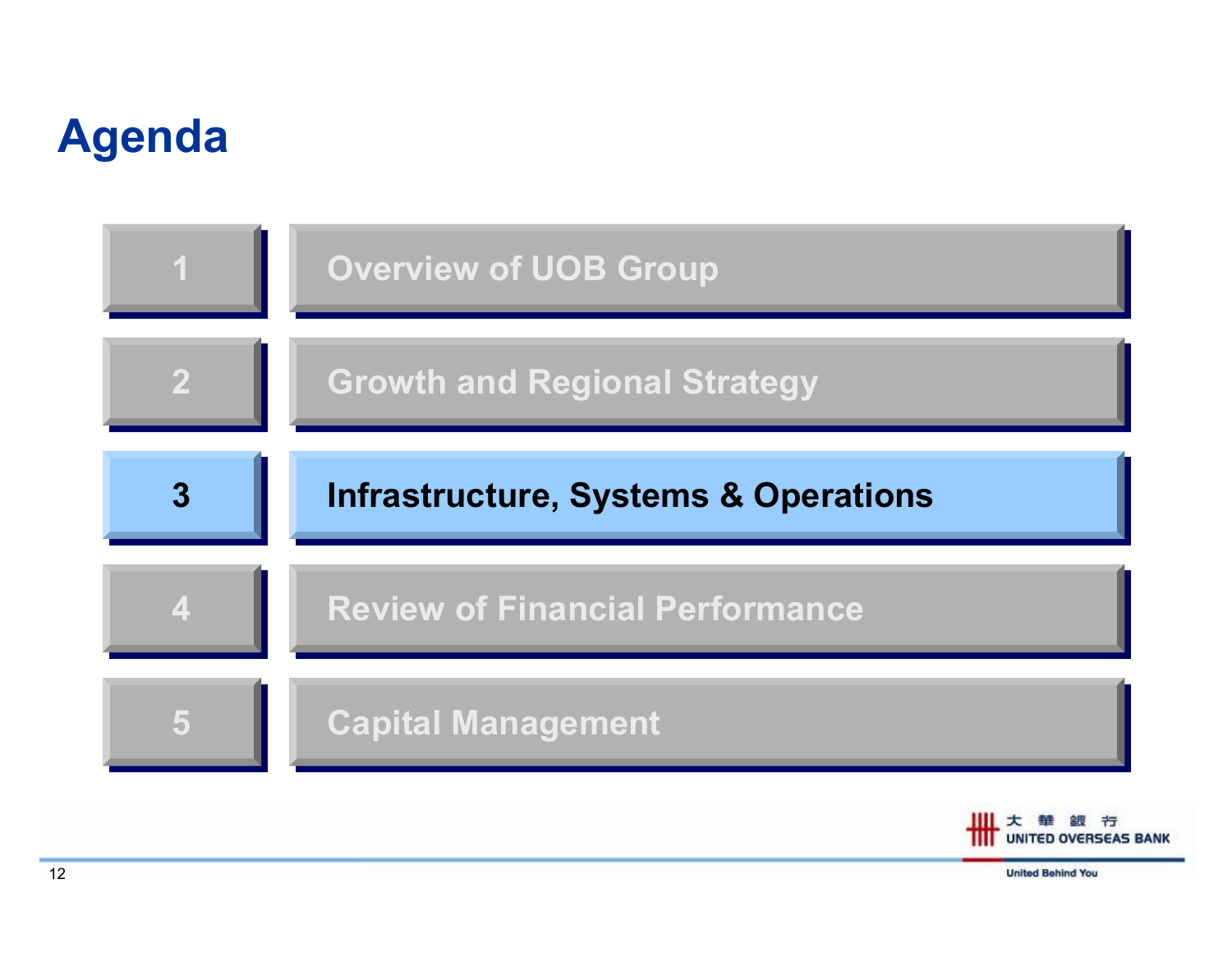#### IT Management Philosophy

Differentiation through customer segmentation and service

Leveraging volume to create infrastructure scale

Fast and measurable benefits

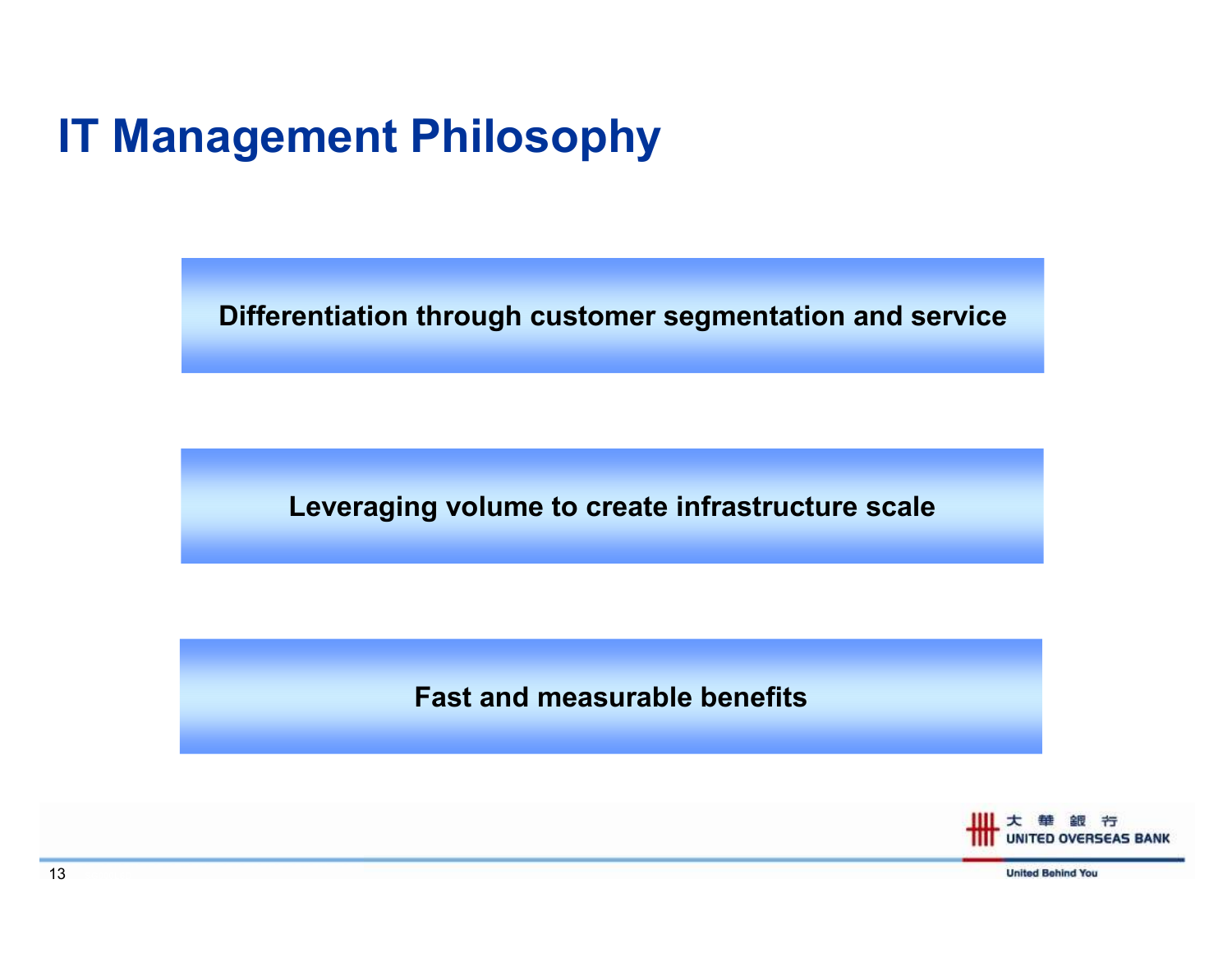## Operating Infrastructure –Track Record Of Execution

- **CONTRACTOR**  Integrated Thailand operations and IT systems in 12 months (UOB Radanasin and Bank of Asia), on 28 Nov 2005 to become UOB (Thai)
- Re-engineered all branch operations in Singapore. Focus on sales, operational efficiency, mobile sales team, wealth management centers. Upgraded tools –CRM, Teller, Credit Management & workflow
- Established Basel-related infrastructure and processes
- $\blacksquare$  Created Centers of Operating Excellence in IT and Operations starting in Singapore. Improving overall efficiency and reducing operational risks as we grow into the region





UNITED OVERSEAS BANK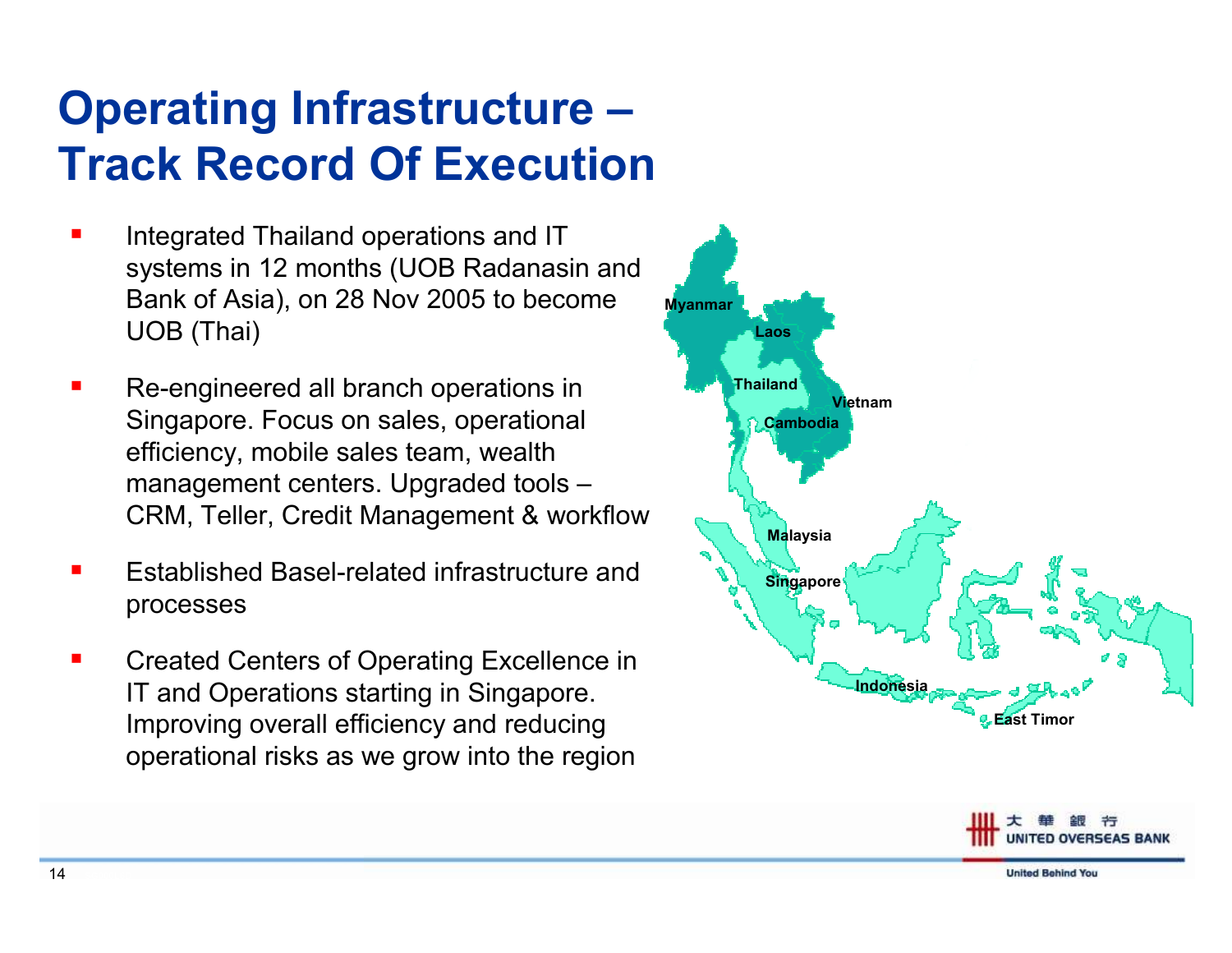#### Infrastructure Investment

#### Expense To Income Ratio



#### Banking Industry Cost Income Ratio by Country

| Singapore : 40% |  | ■ Thailand      | $\therefore$ 54% |
|-----------------|--|-----------------|------------------|
| Malaysia : 42%  |  | Indonesia : 57% |                  |

# **IT Operating Expenditure<br>As A % Of Revenue**



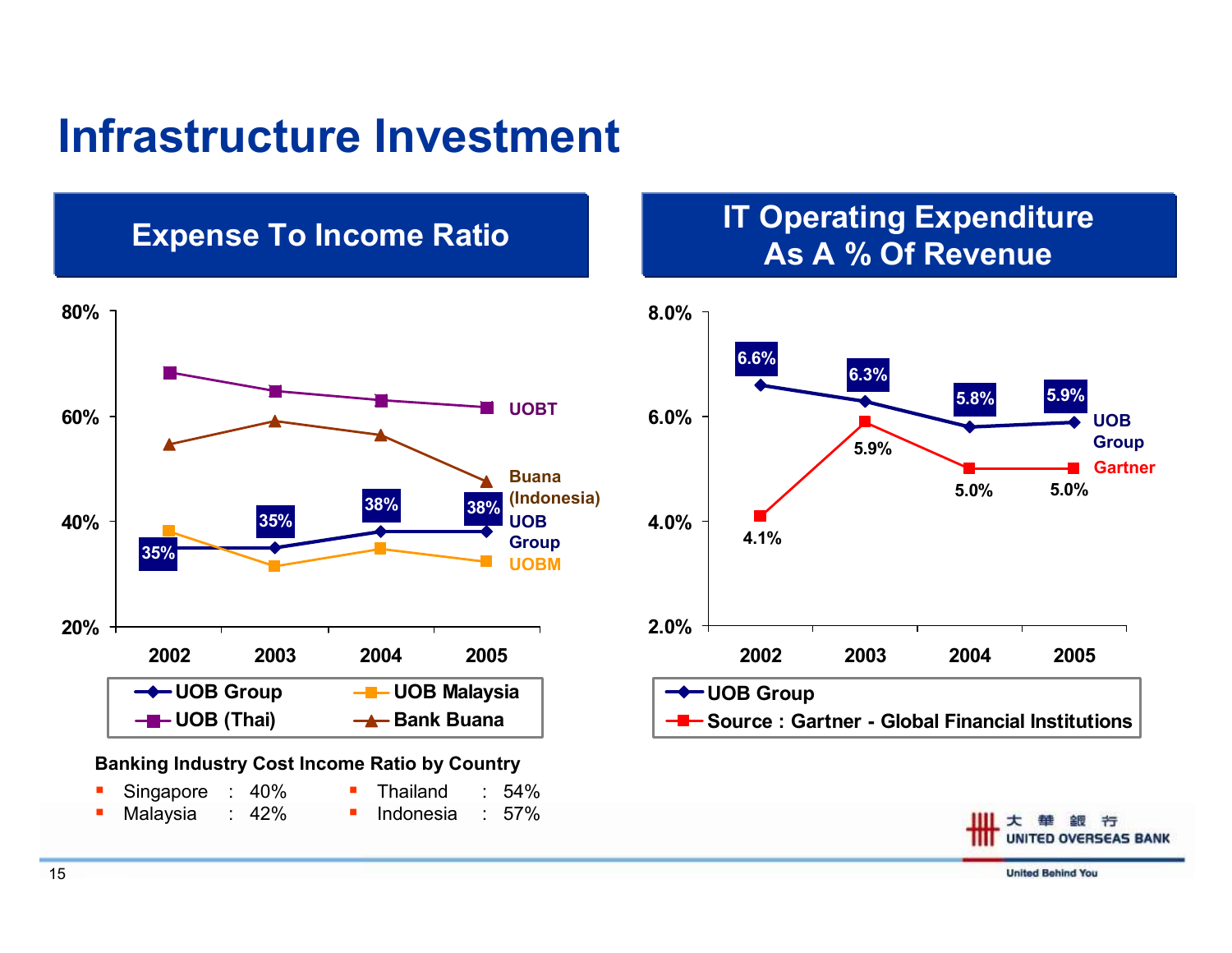#### Focus 2006 – <sup>2007</sup>

- **Service Service**  Leveraging on tested business models and rolling out best practices to the region
- $\blacksquare$ **Singapore** 
	- Focus on fee income and deepening wallet share: structured products & wealth management
- П Malaysia
	- Consumer Banking•
- $\blacksquare$ **Thailand** 
	- Credit Management •
	- •Consumer Banking
	- •Service
	- Scale & Straight-through Processing •
- **Service Service**  Indonesia
	- Credit Cards •
	- $\bullet$ **Treasury**



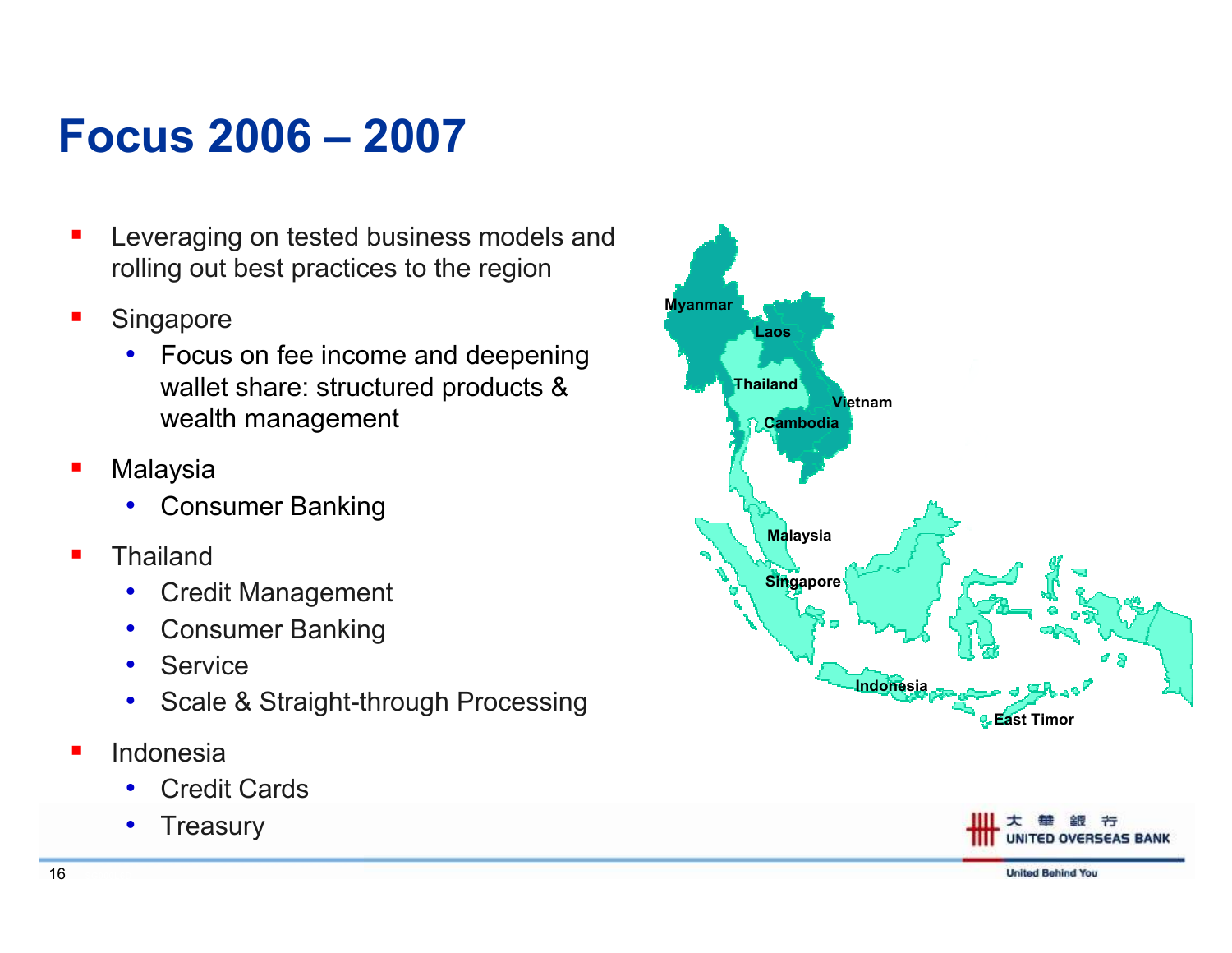### Agenda



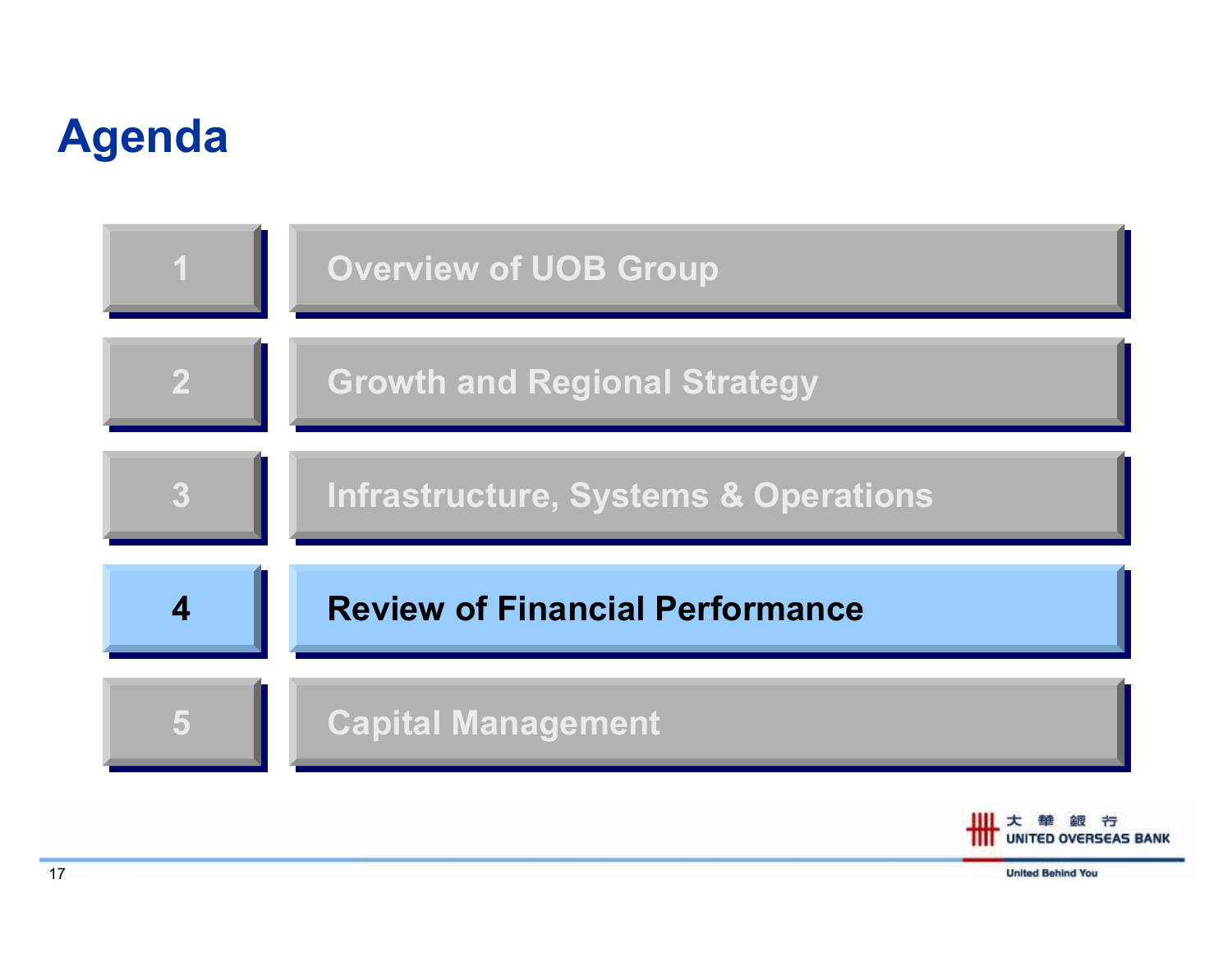## Strong Operating Performance

|                                     | 2002       | 2003       | 2004              | 2005              | 2005 / 2004        |  |
|-------------------------------------|------------|------------|-------------------|-------------------|--------------------|--|
| <b>Operating Profit *</b>           | S\$1,960mm | S\$2,064mm | <b>S\$2,032mm</b> | <b>S\$2,337mm</b> | $\uparrow$ 15.0%   |  |
| <b>Net Profit After Tax</b>         | S\$1,006mm | S\$1,202mm | S\$1,452mm        | S\$1,709mm        | $\uparrow$ 17.7%   |  |
| <b>Earnings Per Share</b>           | S\$0.64    | S\$0.77    | S\$0.93           | <b>S\$1.11</b>    | $\uparrow$ 20.1%   |  |
| <b>Cash ROE</b>                     | 9.5%       | 10.9%      | 12.4%             | 12.9%             | $\uparrow$ 0.5% pt |  |
| Non-Interest Income / Total Income  | 29.9%      | 34.5%      | 33.9%             | 37.6%             | $\uparrow$ 3.7% pt |  |
| <b>Offshore Profit Contribution</b> | 22.0%      | 24.4%      | 21.2%             | 22.4%             | $\uparrow$ 1.2% pt |  |
|                                     |            |            |                   |                   |                    |  |



\* Before amortization and impairment charges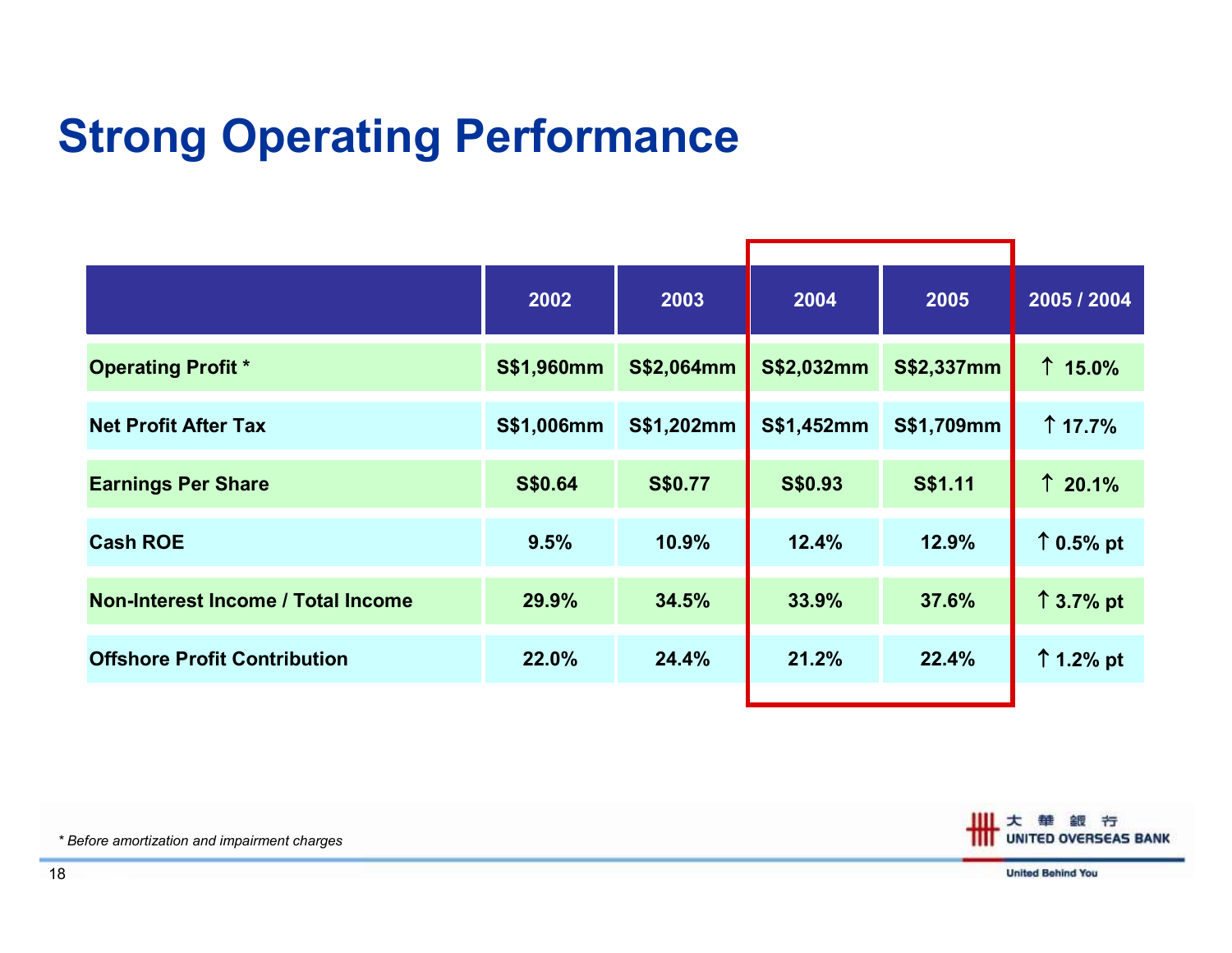#### Higher Net Interest Income and Loan Margin



**United Behind You** 

Net Interest Income and Margin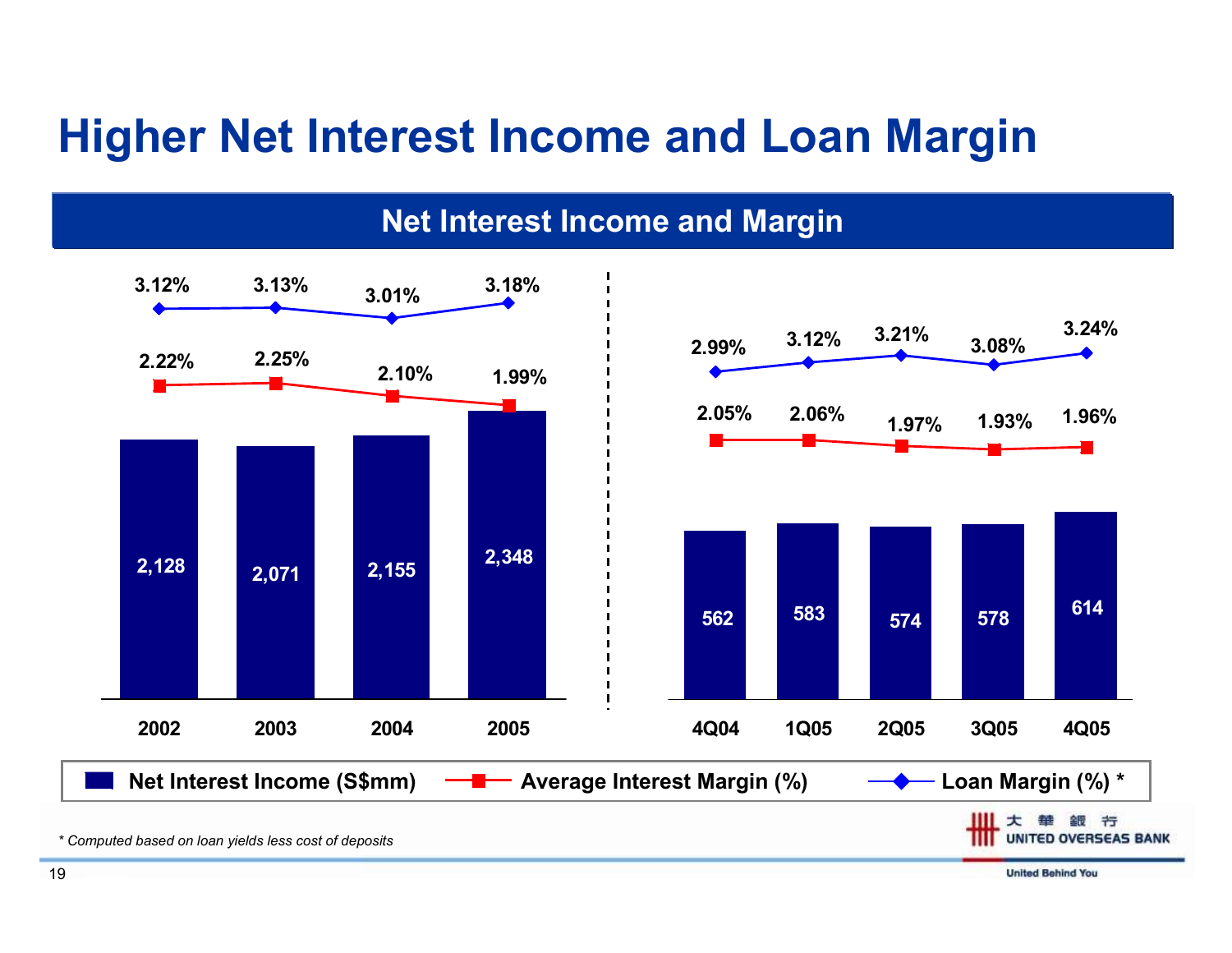#### Non-Interest Income Up 28.1% against 2004

Non-Interest Income (Non-NII) and Non-NII Ratio

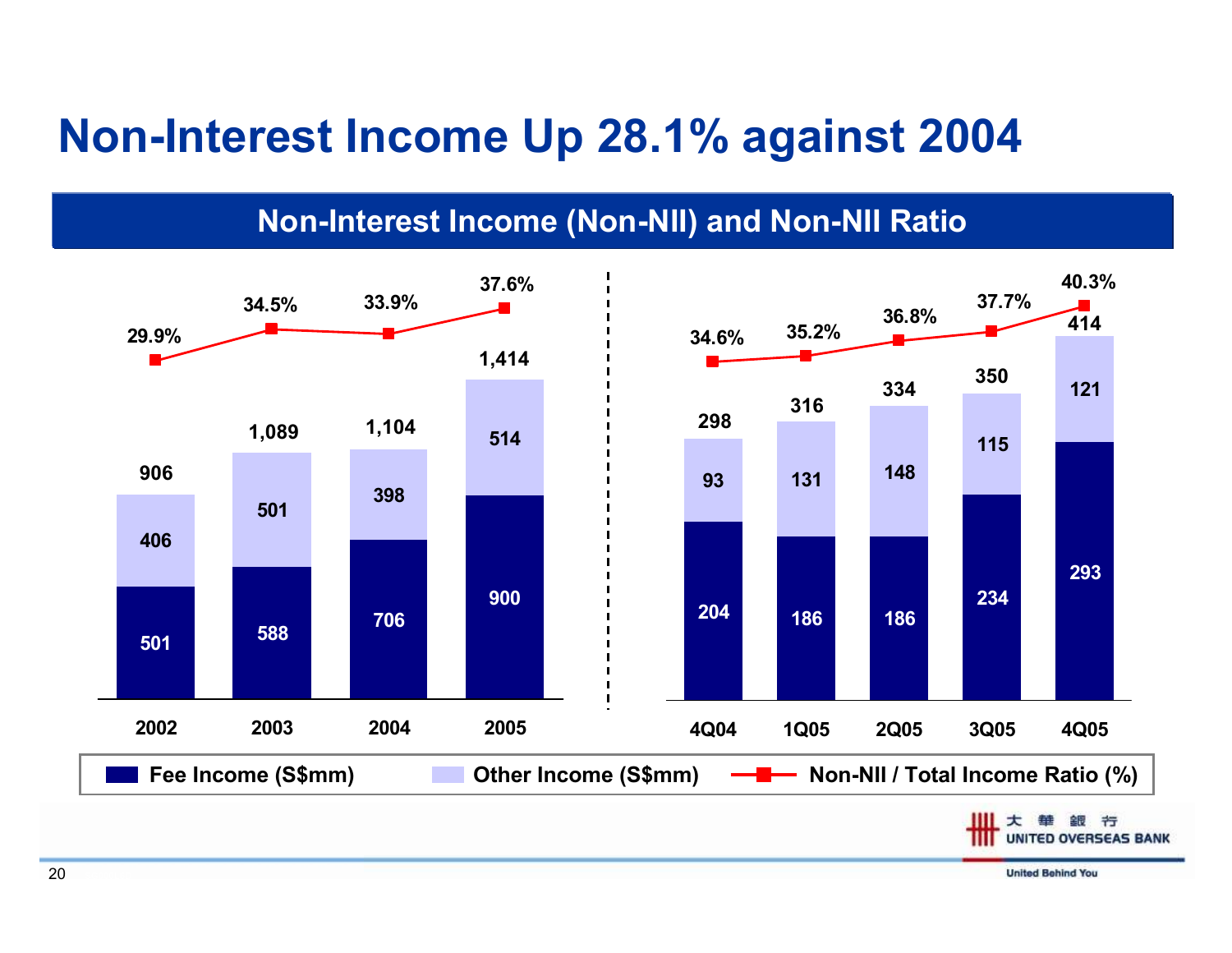#### Stable Operating Expenses

#### Operating Expenses and Expense / Income Ratio

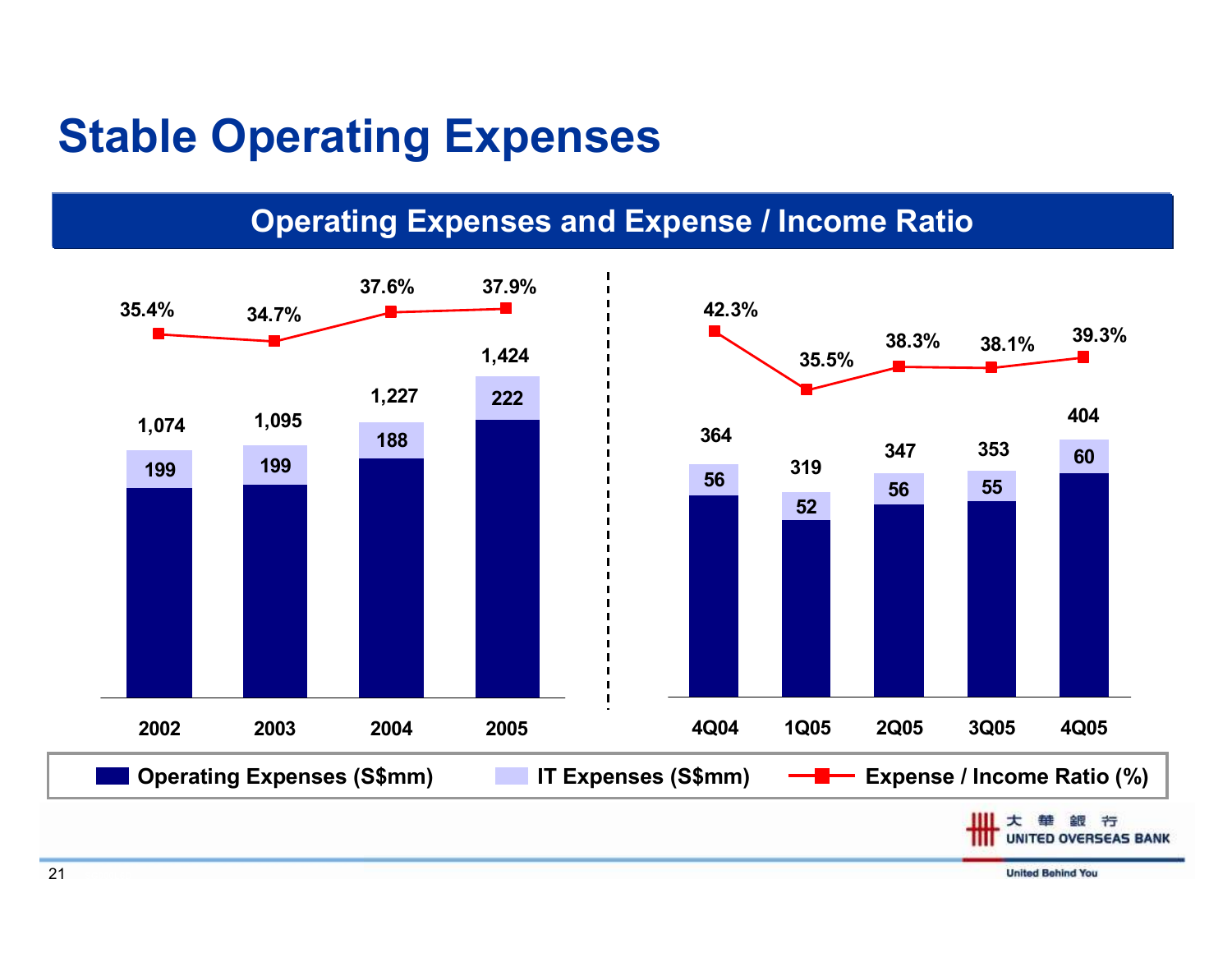### Profit Contribution by Business Segment

#### Business Segment

 $\mathbb{R}^n$ 

| <b>Segment Pre-tax Profit *</b>         | 2005<br>S\$mm | 2004<br>S\$mm | Incr/(Decr)<br>$\%$ | 2005<br>Institutional: 47%-<br>Individual: 25%<br>Other: 9% |
|-----------------------------------------|---------------|---------------|---------------------|-------------------------------------------------------------|
| <b>Individual Financial Services</b>    | 548           | 503           | 8.9                 | <b>Asset</b><br>Management: 5%                              |
| <b>Institutional Financial Services</b> | 1,034         | 791           | 30.7                | <b>Global Treasury:</b><br>14%                              |
| <b>Global Treasury</b>                  | 308           | 226           | 36.3                | 2004<br>Institutional: 42%                                  |
| <b>Asset Management</b>                 | 125           | 141           | (11.3)              | Individual: 27%                                             |
| <b>Other</b>                            | 196           | 214           | (8.4)               | <b>Other: 11%</b>                                           |
| <b>Total</b>                            | 2,211         | 1,875         | 17.9                | <b>Asset</b><br>Management: 8%                              |
|                                         |               |               |                     | Global Treasury: 12% -                                      |

\* Before unallocated expenses, amortization / impairment of intangible assets, and share of profit of associates

医甲基

銀行

**UNITED OVERSEAS BANK**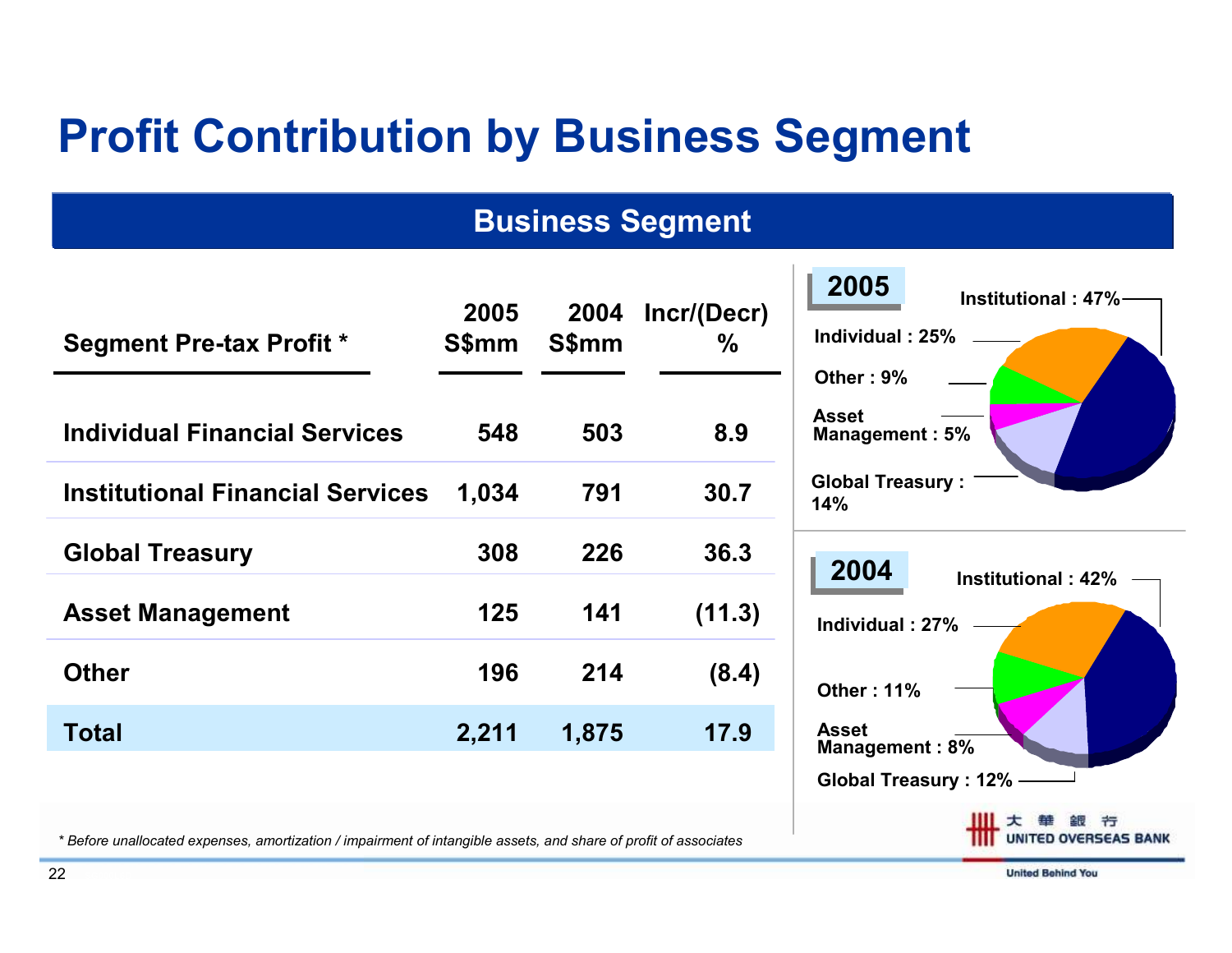## Higher Operating Profit Contribution From Overseas Operations

#### **Geographical Segment**

| <b>Operating Profit *</b>           | 2005<br><b>S\$mm</b> | 2004<br>S\$mm | Incr/(Decr)<br>$\frac{0}{0}$ |
|-------------------------------------|----------------------|---------------|------------------------------|
| <b>Singapore (including ACU)</b>    | 1,706                | 1,522         | 12.1                         |
| <b>Other ASEAN countries</b>        | 409                  | 317           | 29.0                         |
| <b>Other Asia-Pacific countries</b> | 88                   | 102           | (13.7)                       |
| <b>Rest of the world</b>            | 134                  | 91            | 47.3                         |
| <b>Operating Profit</b>             | 2,337                | 2,032         | 15.0                         |



**UNITED OVERSEAS BANK**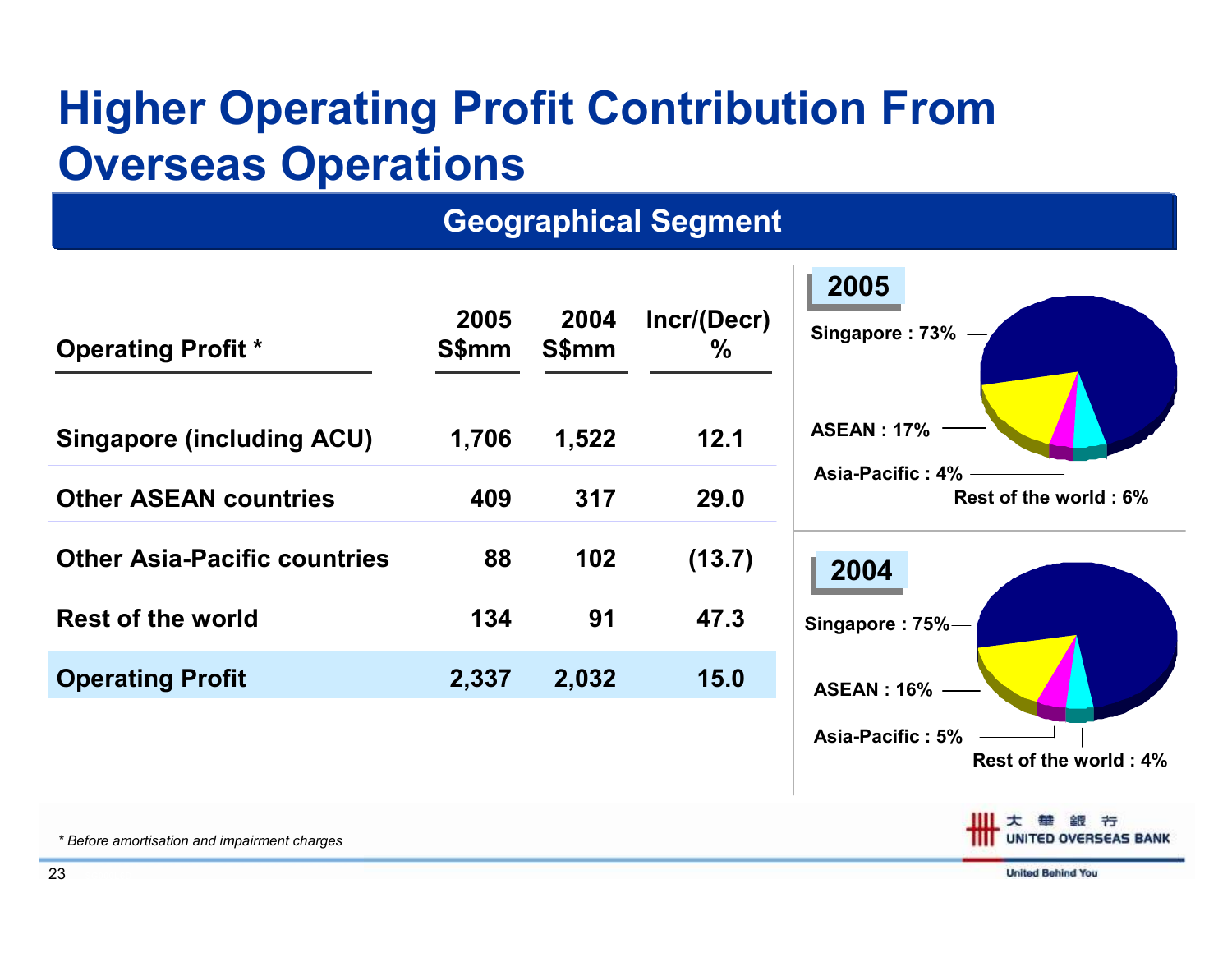#### Measured Growth in Loans and Deposits

Customer Loans, Deposits and L/D Ratio



\* included amount sold under Repo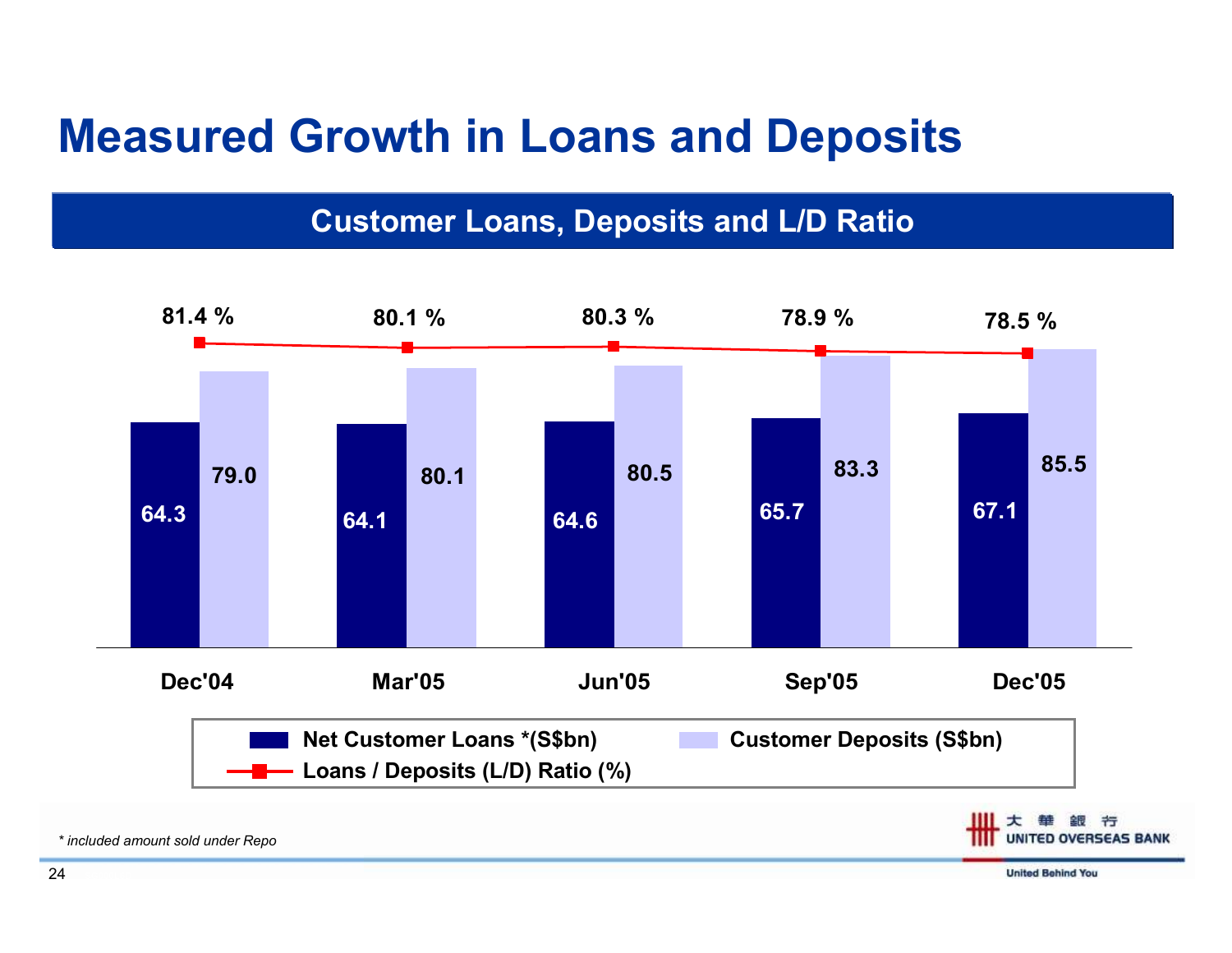#### Decrease in NPLs across Major Countries



**United Behind You**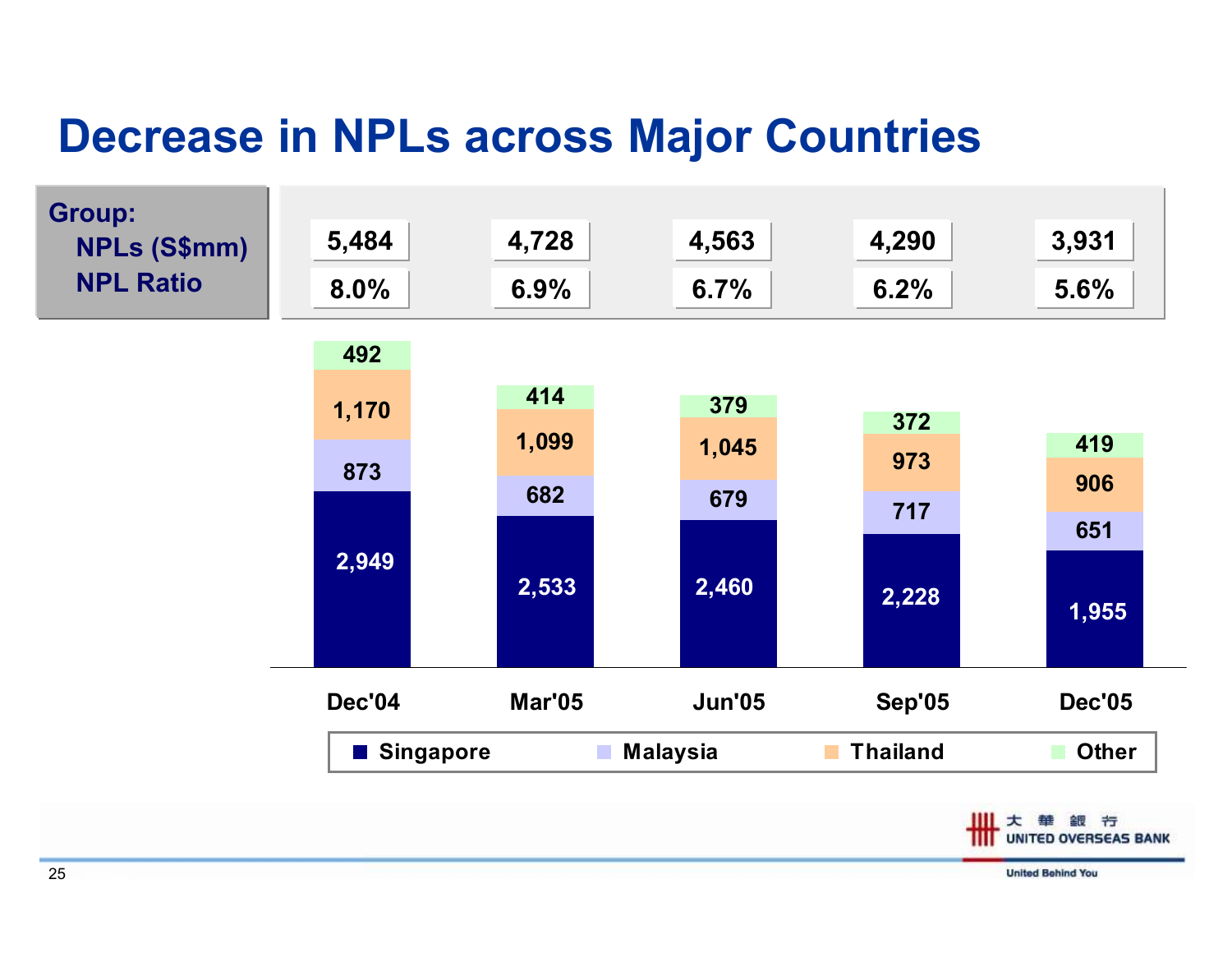### Agenda



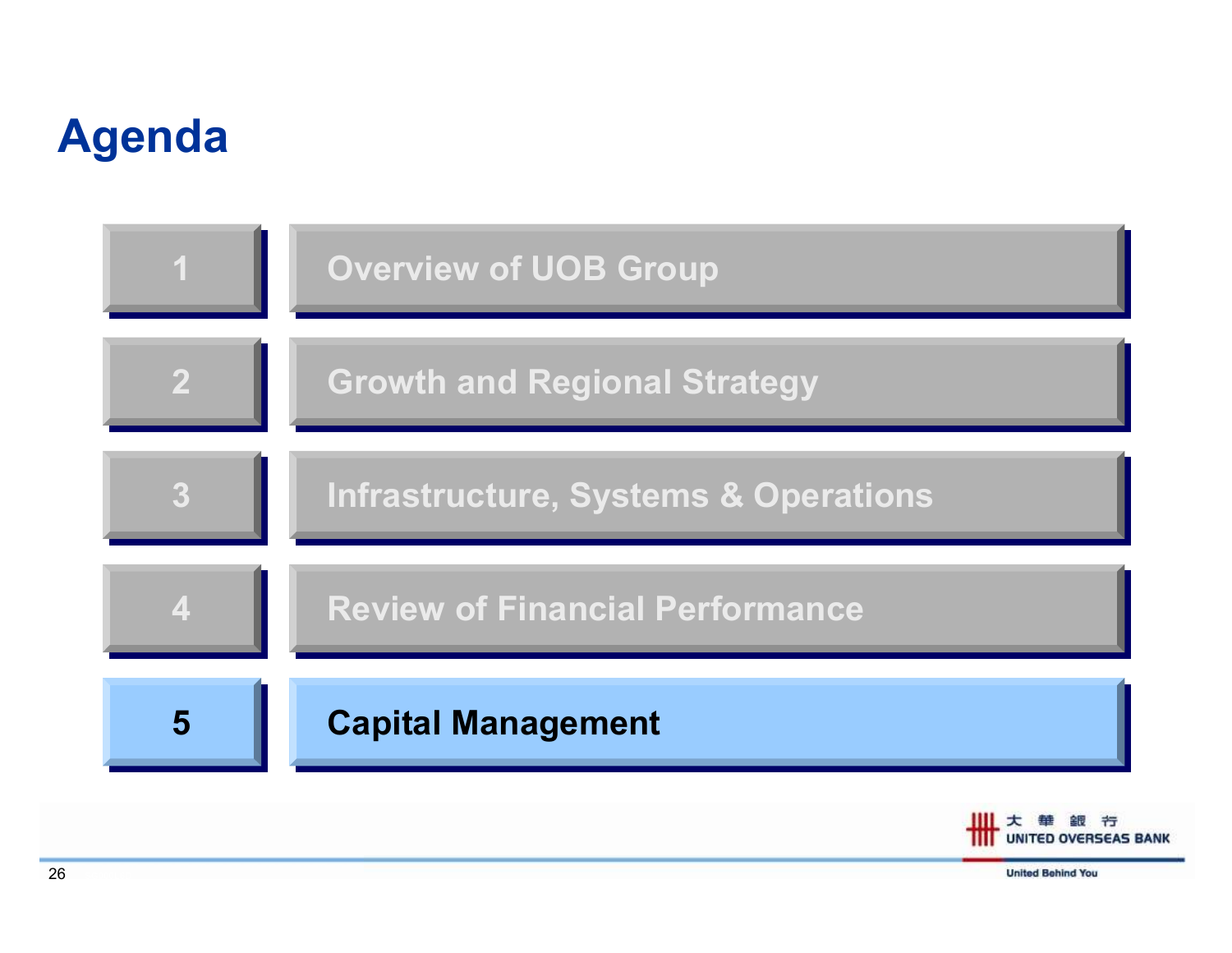### Approach to Capital Management

- b. Strong capital position for strategic flexibility
	- $\bullet$ Track record of investing capital efficiently
	- $\bullet$ Continue to focus on strengthening our Asian banking franchise
	- $\bullet$ In absence of opportunities, option to return excess capital to shareholders
- F Ensuring capital efficiency while pursuing growth
	- $\bullet$ Rebalanced capital mix with issuance of Hybrid Tier 1 capital
	- $\bullet$ Launched S\$600mm share buyback program
	- Capital efficiency needs to be balanced in relation to UOB's growth objective,  $\bullet$ shareholder expectations and rating agency views
- F Continue high dividend policy
	- $\bullet$  With final dividend of S\$0.40 per share proposed, total dividend for the year remains high at S\$0.885 per share
- F Completed divestment of 34.7% in UOL. Exploring options for OUE and Hotel Negara
- F Based II initiatives



**United Behind You**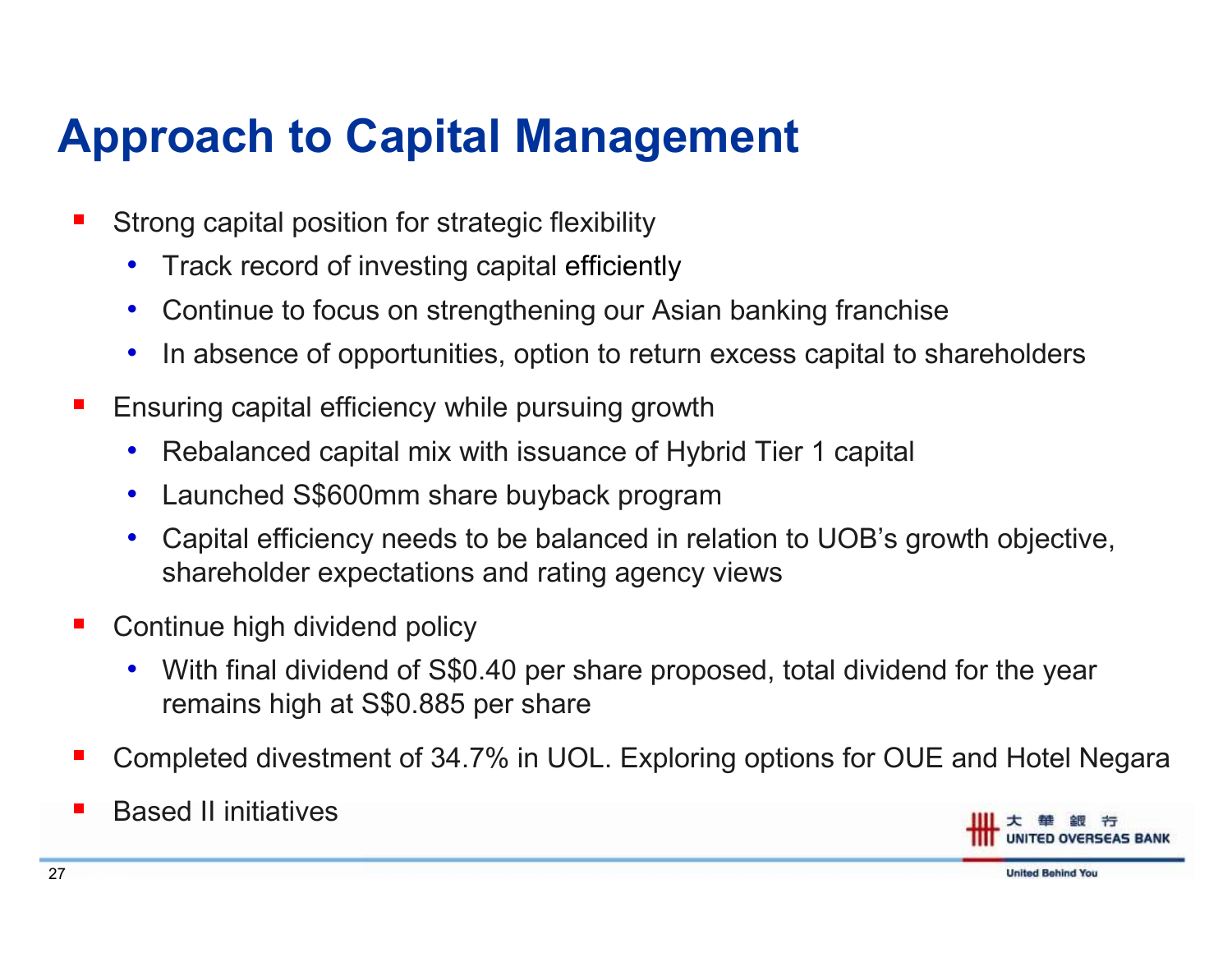### Strong Capital Position